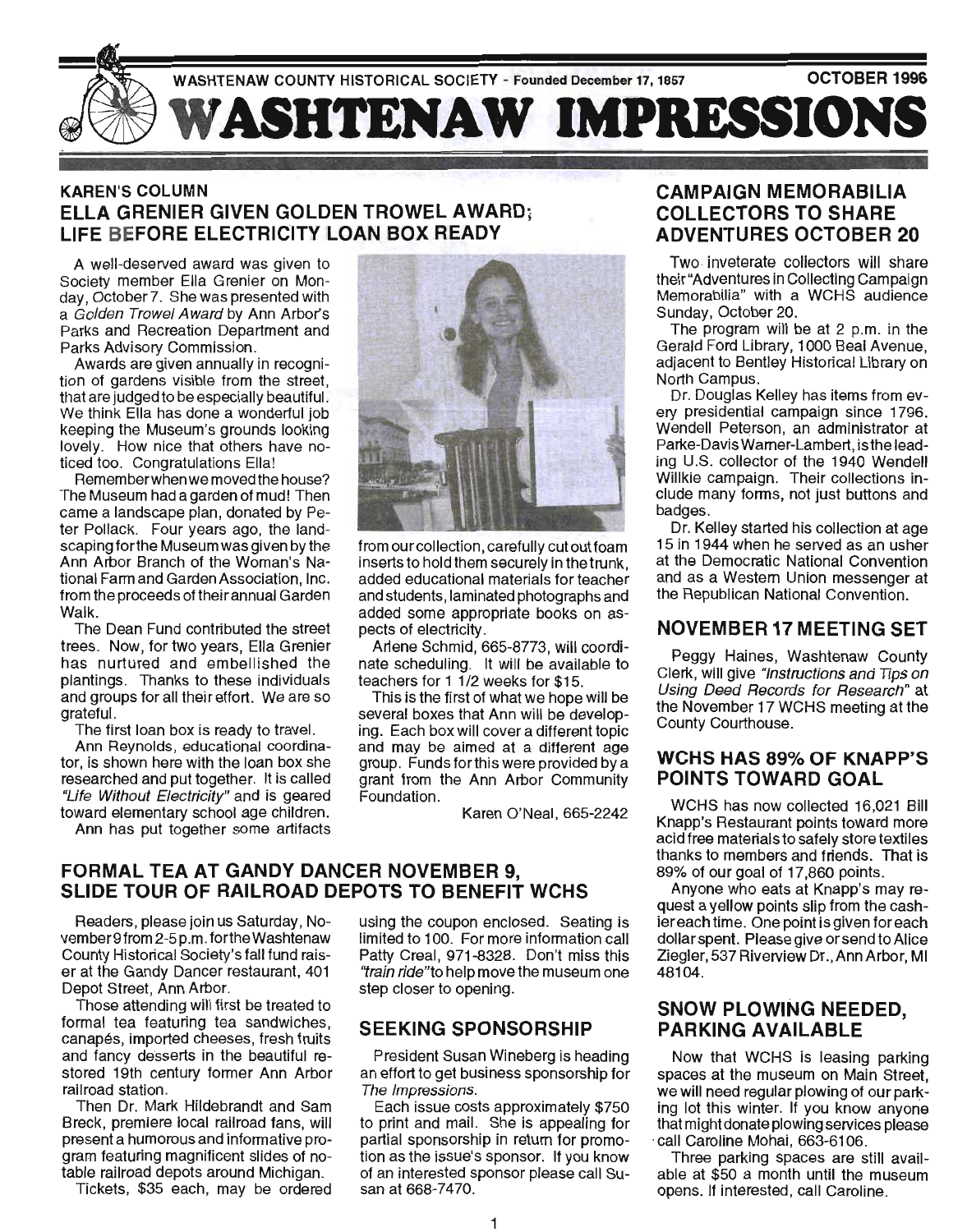# **MARTHA COOK STEINWAY -- NOTYOUR ORDINARY GRAND PIANO**

William W. Cook, a very successful University of Michigan alumnus who gave his alma materthe magnificent Law Quadrangle and the beautiful Martha Cook dormitory, named for his mother, also willed the U-M a unique Steinway piano.

The September WCHS audience visited Martha Cook residence to see the piano in the Gold Room and hear the story of it and other unusual art case pianos made by Steinway, "the preeminent name in piano-building inthe wond."

The speaker was Bob Grijalva, known as the piano man on the electronic mail system, but more formally as director of keyboard maintenance and assistant professor of piano technology in the U-M School of Music.

"Anyone interested in classical music and even pop music to some extent has heard the name Steinway but many are notclearon what the history ofthe Steinway Company is, especially given that there has been a European connection all these years.

. "Heinrich Engelhard Steinway was a German. He grew up in Seesen, Germany in the eany 1800s. After his family was decimated during the revolutionary wars of the early 19th century, he lived essentially as an orphan.

"He became a carpenter, woodworker and furniture maker and had quite a successful business. He always had an abiding interest in music which he passed on to his sons.

"He built his first piano in the kitchen in 1838. Eventually his name became known as a fine piano builder.

"He was enjoying some success but labor problems they were having in Ger many in the 1840s and '50s prompted him to send one of his sons to New York City, the center of piano building in the United States. At the peak of piano building in the U.S. at the tum of the century, New York City had over 300 piano builders, an amazing number.

"Steinway asked his son to see if there was good opportunity in America. The son saw lots of opportunity and wrote back to his father saying let's pack up the family and move to New York.

"Everyone in the family except Theodore, the oldest son, went to New York. Before estabiishing his own business again, he and his sons worked for a number of other piano builders to learn American techniques.

"It was only after they had absorbed all the information they wanted and re-



Art Case Grand Piano at U-M's Martha Cook Residence Hall 'winged.' The iron

searched American business practices that they established their own factory in 1853.

"Heinrich Engelhard decided to Americanize the family name from 'Steinweg' to 'Steinway.' (Both mean way ofthe stone.) Theodore who lived in Germany, would not change his name.

"Theodore was joint owner of a business, Grotrian & Steinweg. Their piano, designed almost totally by Theodore, continues today. In the U.S. their piano is known only as Grotrian so there is no misunderstanding.

"During the Civil War, some of the Steinway sons as well as people in the factory served and some died. The 1860s were not kind to the Steinway family. Two sons died in an epidemic. Heinrich summoned Theodore from Germany in the 1870s.

"Then Theodore became wholly part of the firm in the U.S. He changed his name to Steinway and divested himself of his interest in the Grotrian and Steinweg Company.

"In fact, a lawsuit ensued from Theodore having left the German firm and trying to withdraw his name from the Grotrian & Steinweg name plate.

"In the suit, Grotrian insisted on using the association with the Steinway name. It was only settled sometime in 1975! Only then was it agreed they could not sell pianos inthe U.S. under both names.

"For your information, the U-M Music School owns a Grotrian. It is in the fourth floor Assembly Hall of the Rackham Building. It was given the U-M by Walgreen, a drug magnate, in 1986. It's a nice example of a European instrument.

2

"Although the Steinway factory was established in 1853, they built square grand pianos until 1857whenthey finally began building 'winged' grand pianos that you and I are familiar with.

"This shape of grand piano is called 'winged' because it sort of looks like angel wings. Some people call itthe harp piano but it is more properly known as frame insideis called

the harp or casting.

"Art case pianos existed very early in company history. They believe the first art case piano was built by the Steinway factory in 1857.

"The art case piano is really a form of furniture building that initially addressed needs of decorators for a piano that fit within the style and furnishings of the era. Steinway was not alone in building such pianos, intended to be seen as well as heard.

"Most of the pianos advertised in catalogs were basic pianos. A copy of the 1888 Steinway catalog lists basic styles 1,2,3 and so on. The piano at Kempf House is style 2, now known as Model C. That model is no longer built in the U.S.

"The Steinways' success had been so unbelievable because the Steinways were truly innovators. Eventually they decided they had to go back to Europe and establish their reputation there.

"The German factory was established in the 1880s but, to this day, it is not so much a piano factory as it is a piano assembly plant. They do make their own rims and soundboards but much of what goes into the German Steinways is actually manufactured for them either in the New York factory or by other suppliers to the piano industry in Europe.

"Theodore went back to the German factory to run things for a while. After things were running well and they had trusted employees to run it, he came back to the U.S.

"Although the eany patents for the instrument were created by Henry, Theodore is really the person we can credit with building the modem piano.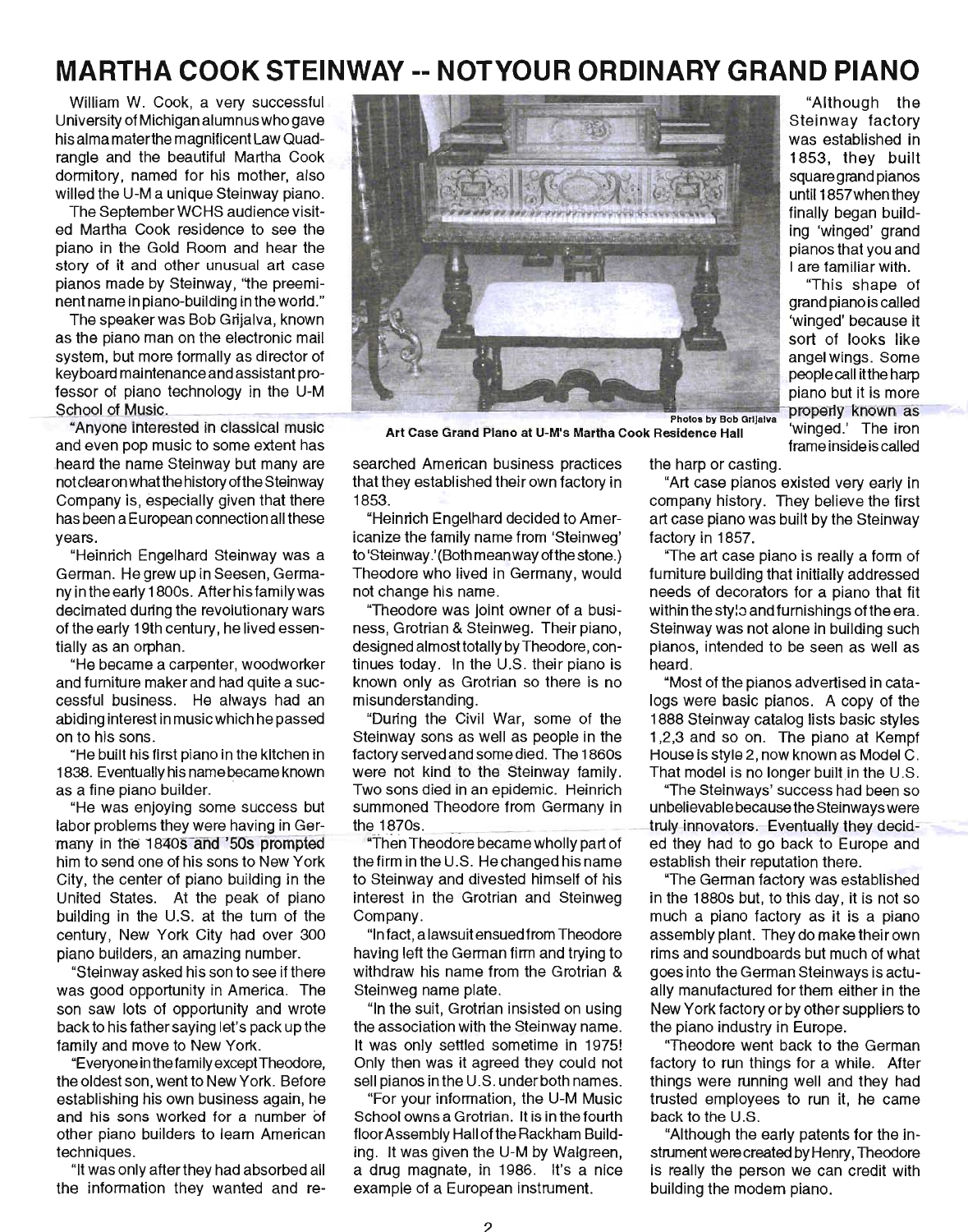"Up until the Steinways established their factory in New York, pianos were built with corners and edges rather than with a continuous bent rim you see today.

"Also, pianos were built with straight stringing where all the strings were in absolutely straight lines. To have enough richness of tone you had to have quite a long piano.

"If you look at a harpsichord that is built today you'll see something like straight stringing.

"However, what distinguished the Steinway was they were first to incorporate an overstrung case. That was a patent of Henry and his son in which the bass strings are fanned out above and over the treble strings.

"This enables them to get greater sound and a lot more power out of a smaller sound board and smaller vibrating surface than would be commonly available in a piano with straight stringing.

"Italso meant you could compact things into the case a little better and the bridges of the strings could be pulled closerto the center of the soundboard, thus creating greater tone.

"The continuous bent rim was revolutionary for its day. It was a patent of the 1860s that Theodore came up with and some of the presses he designed and built in 1872 are still in use today at the Steinway factory in New York.

"Many of the workers in the Steinway factory in New York are part of the furniture makers union of the U.S. They have available there the talent to do art cases.

"Many immigrants were employed at the factory and a number of them made the art case pianos. I believe one of the most famous art case carvers at the Steinway factory was a Frenchman named Ayuso.

"Art case pianos became a real symbol of our industrial revolution at the tum of the century and of the wealth that was engendered. Many ofthe art case pianos were sold to wealthy industrialists of the U.S.--Vanderbilt, Carnegie, Heinz. They all had their own specific instruments that were carved for them .

"In fact, so much was the success of the art case idea that sometime in 1893 Steinway decided they had to publish an art case catalog and establish an art department for the express purpose of coming up with designs that people could choose from. They had all sorts of designs available, some that have been made, some not.

"Art case pianos are normal pianos. The aspect of art that is added to them or modified around them are only done with the express permission of the research and development department at Steinway so nothing in the art case pianos that have been produced has been done to the detriment of the instrument itself.

"First and foremost, Steinway believed

## **BY THEIR TOOL BOXES HE WOULD KNOW THEM**

Steinway took advantage of the many great immigration waves. Many of the workers in the Steinway factory in New York were immigrants, especially early on.

He would go down to the dock where he could see the people coming in and watch for those carrying large tool boxes. Today if you want atool box you just go down to Meijer's and buy a plastic one but back then a worker's tool box was his point of pride.

"It was an important rite of passage to make your tool box and declare yourself a craftsman. Henry would watch for the best tool boxes coming off the boat. They indicated to him those furniture makers most skillful at carving and putting togetherwood.

pianos were instruments and secondly furniture.

"This brings us to William Cook and his commission of this particular instrument. William Cook, of course, was a graduate of the Law School here and a fabulously successful lawyer in the New York City area.

"I went to the Steinway factory a number of years back to do some selections for the School of Music and did a little research on this instrument.

"This piano is the only one of this particular style that was ever built. It is sketch Number 771 I believe. It was commissioned by William Cook in 1913. It is in Italian Renaissance style in Caucasian walnut.

"This piano was first built by Steinway, then sent to the Hayden Company in New York City, a fancy designing or furniture styling company of some sort. I understand they designed a lot of the interior of Martha Cook so William Cook seems to have trusted them greatly.

"Workmen atthe Steinway factory were responsible for designing the panels and cutting the wood but it was the Hayden Company that actually applied the veneer panels on the instrument. Such joint effort isnot a unique thing at Steinway, but usually whoever is doing the art work is talking directly with Steinway's research and development so they don't do anything that will compromise the integrity of the piano

"Nothing structurally different was done to this except it has a harpsichord style front. When William Cook decided he wanted this style, Steinway simply didn't chop the case off short at the factory.

"The art case was designed by the Steinway people and all woods cut for it. The design is an example of French marquetry. Every single piece of wood in there, every sliver, is a separate piece of wood. The inlay on this is utterly seamless and unbelievable.

"Also, all the little figures that you see throughout the panel, whether angels or little animals, has its own expression because each one was hand inked. Some of the expressions have been rubbed off by time but if you look closely you will see that each one has eyes, mouths and noses painted in with India ink. Imagine the painstaking amount of work.

"Believe it or not, when this piano was sold to William cook, it cost approximately \$1,600. It is a Model A, what is known as a long A. There are actually five different lengths of Model A. This is the largest design of Model A that ever existed.

"The piano itself cost \$1,300. All the inlay and hand carving cost an additional \$300 in 1913. To have this reproduced today would be nearly impossible. The Steinway Restoration Center estimated it would cost about \$200,000 to reproduce.

"Steinways have never been inexpensive. There's no such thing as a bargain. They are known to be a high class instrument of limited production. That's still the case today. Steinway only builds about 2,500 pianos a year in New York and about 2,000 in Germany.

"In all of history, since the beginning of the company , they have built about 530,000 pianos. From that you can get an idea just how small Steinway is. They have a total of about 300 employees.

"Yamaha, in contrast, now sells 60,000 pianos a year in the U.S., more than anybody else. They build in two days what Steinway builds in a year.

"Yamaha established itself as a piano company in 1888. They began building reed organs. They made their first grand piano in 1903 and marketed their first grand piano in the U.S. in 1962.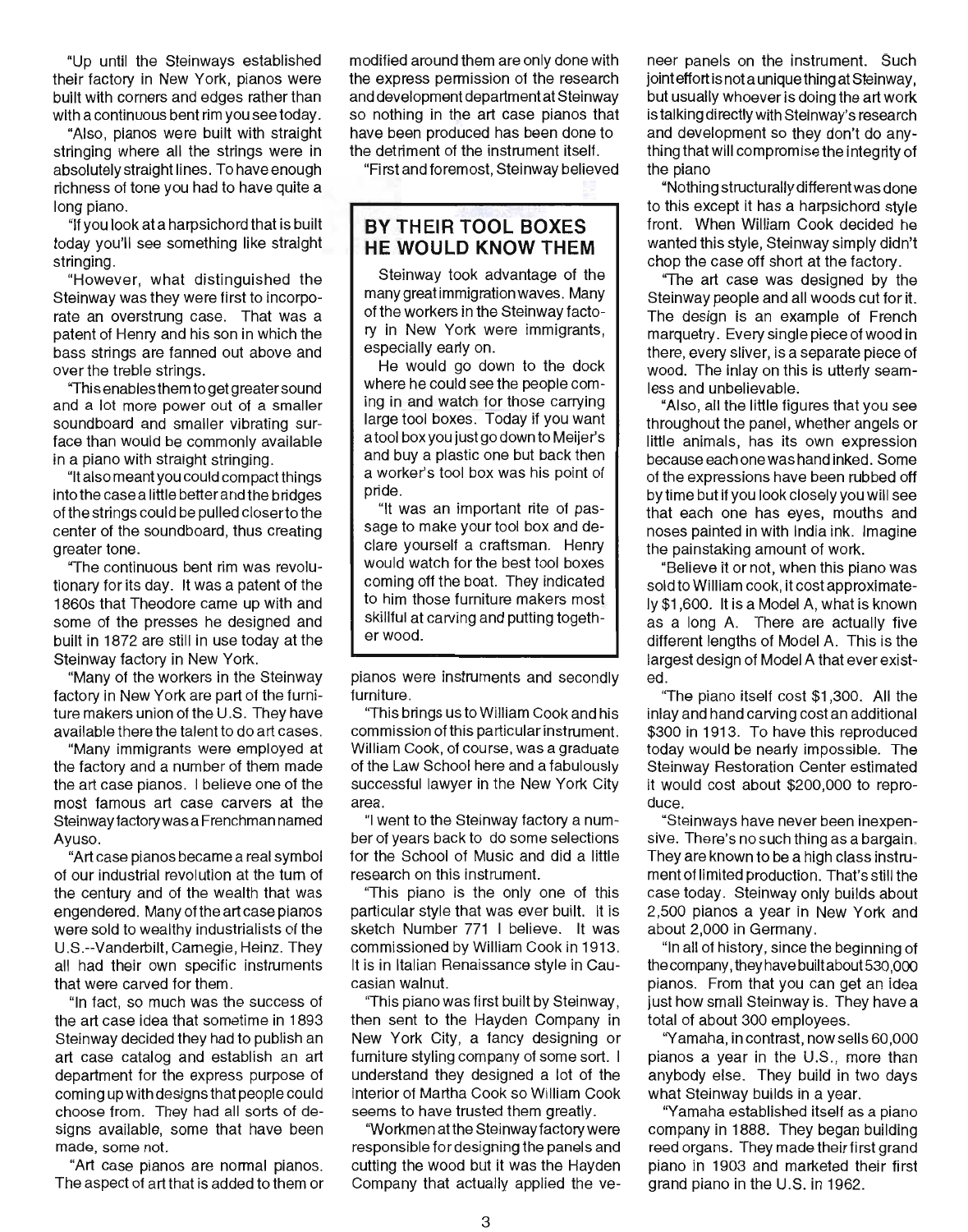"Everybody knows Yamaha motorcycles but they didn't build theirfirst motorcycle until 1957. Motorcycles were the first thing they sold in the U.S.

"I want to point out some of the unique features of this instrument. There is a Latin inscription on the front. I couldn't identify the origin but it translates as 'Music is the medicine of the troubled mind.' It also has the year, 1913, in Roman numerals.]

"If you look closely at the music wire it has two dolphin fish on it. Historically that has been the trademark of the Steinway Company. Now they've modernized it. The two dolphin fish evolved into the double back-to-back S. In mythology dolphins represented music.

"This piano has beautiful hand-carved rosettes all around its case. The legs are solid walnut. You have here an unbelievably beautiful hand carved scroll with serpentine figures.

"The lid unfortunately was damaged recently and is out being refinished. The inside of the lid mimics the paneling in the Gold Room. I'm not sure if that's an accident or not.

"The Model A piano in the U.S. is a rather unusual piano to have an art case done in. Especially around the tum of the century you find art case pianos in very long pianos, seven or nine feet. The seven foot piano we know today as the Model C.

"This piano is very much a modern piano. It has a modem mechanism. The mechanism that you find in Steinways today are identical to those actions that you would find as early as 1865. The only major addition to the piano has been the middle pedal which enables you to raise and play individual notes with their dampers ringing, rather than just the normal pedal sound that you get with the right pedal.

"So by 1865 the piano as we know it is modern. The parts of this piano can be replaced with parts that are manufactured today.

"Steinway was known fortheir innovation in action building. They created an action manufacturing process that enabled them to use the same action mechanism from piano to piano without having to worry about compatibility of parts.

"Steinway built a couple of other art case pianos that fall in history as some of the most important pianos ever built. The first that comes into the public forum is Number 100,000, the first White House piano. It was fully gilt. The Steinways gave it as a gift to the nation. It was presented to President Theodore



Close-up of Art Work, Latin Inscription on Piano

Roosevelt in 1903.

"Number 100,000 depicts the nine muses--history, epic poetry, tragedy, comedy, music, dance, astronomy and lyric poetry. That piano is now in the Smithsonian.

"The reason is that the other very important art case piano which is in the public forum, Number 300,000, is now in the White House. It was built in 1938 and presented to President Franklin Delano Roosevelt.

"Number 300,000 depicts a number of early American dances and scenes from early American history. It is renowned for the fact it has three huge gilt carved eagles as legs.

#### **DID U-M DORMITORY GET PIANO BECAUSE OF OTHER WOMAN**

Gloria Picasso, house director at Martha Cook Residence on campus, told Professor Grijalva there is an apocryphal story about their art case piano that William Cook had it commissioned for an opera singer with whom he was having a torrid love affair after his divorce.

'The piano did not arrive here until after June 1930when Mr. Cook passed away. Thepianowaswilledto Martha Cook apparently because the family didn't want to take it for its association with his mistress.

'This second White House piano was restored at Steinway's Restoration Center in New York in 1987 and returned to the White House.

"In 1987 Steinway built another important art case piano, Number 500,000, designed and executed by Wendell Castle, a New England furniture designer, in a modern design in exotic woods.

"What is really unique about it is it has etched into itwith white lacquerthe signatures of 800 Steinway artists [musicians] living at the time. Castle is an important artist and they did a major retrospective of his art at the Detroit Institute of Arts in 1988 including piano Number 500,000.

"As a result the Toledo Museum decided that they wanted a Steinway art case piano so they commissioned Steinway and Castle to create one for them. If you ever get out to a Toledo Symphony concert it is the house piano.

"Some people think it's odd looking but that's what art case pianos are about. They're supposed to pique your interest and make you think about art.

"While Steinway built art case pianos by special commission, they also made available at more normal cost art case pianos from a regular catalog. Today they make available Louis XV style pianos. The cost of a Louis XV in Model M is \$65,000 instead of \$45,000 for a standard black case.

"The other piano I wanted to tell you about recently came to us, the Nancy Britz-Elizabeth Gould Hochman (daughter and mother) piano, and I happened to be the person who restored it. It is now at the U-M Art Museum.

"Nancy was the former wife of Andre Watt, famous Steinway artist, and her mother the reputed grand dame of music in the Toledo area.

"At just about every important recital or concert where they brought in a prime artist, it was common to have the reception at Mrs. Hochman's home and to invite these artists to play her piano which is a beautiful 1930 mahogany art case called Colonial Sketch Number336, based en the very first Steinway that Henry built in his kitchen. It's a very simple case style but hers has a continuous bent rim.

"Mrs. Hochman's brother had been a very successful investorin the stock market in the 1920s. He built a big house in . Toledo, purchased a house full of beautitul furniture and bought this art case piano which was delivered directly to him from Smiley Brothers in Detroit.

"As the Depression wore on and erod-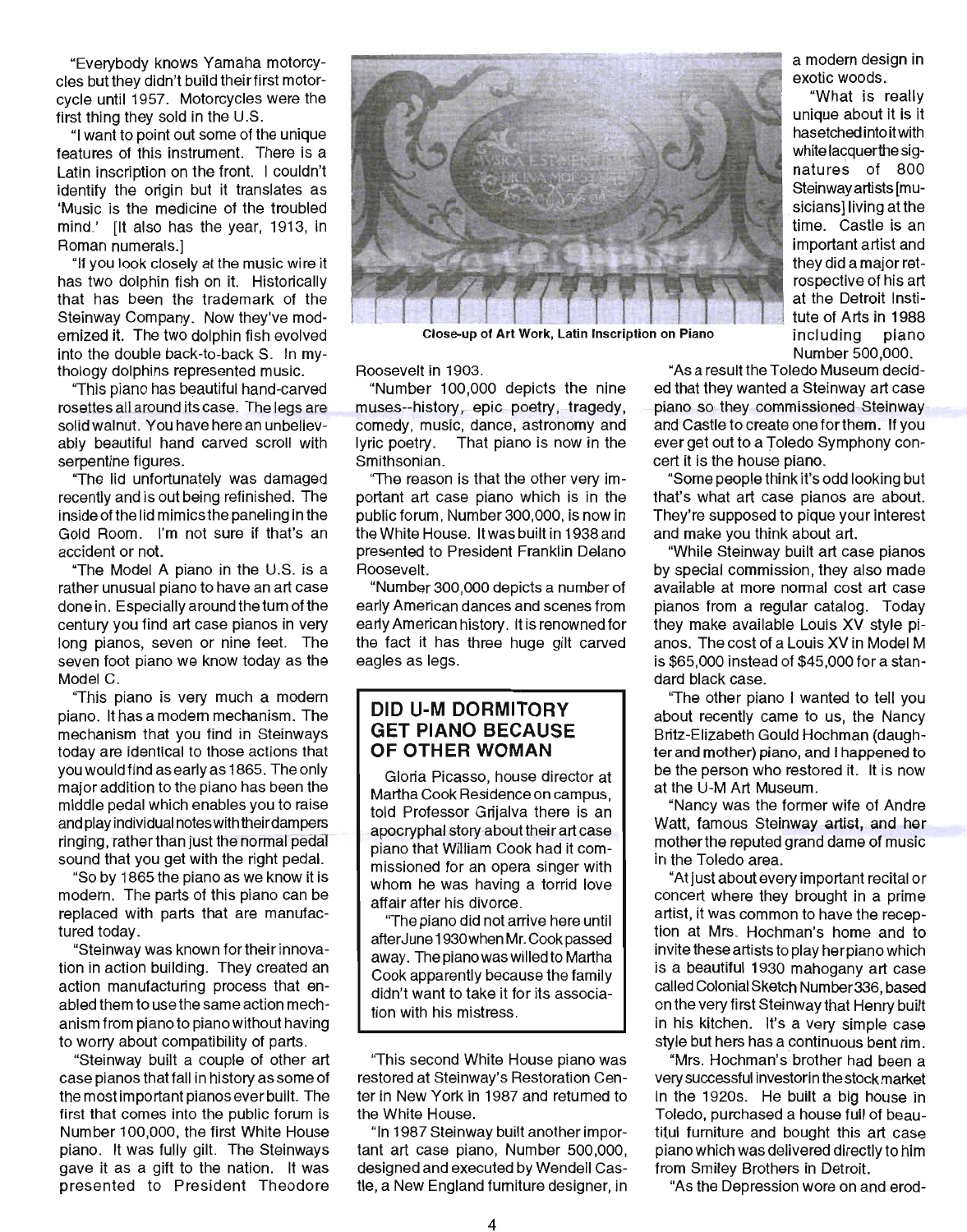ed his assets he decided to have a fire sale in his home. His sister, Elizabeth, had graduated from the U.M. School of Music in 1926. He gave her the opportunity to purchase it for the fabulous price of \$800. It probably cost \$6,000--\$7,000 then.

"It has been played by a number of great artists--Rubinstein, Arrau, Andre Watts and Horowitz-- in her home.

"Mrs. Hochman passed away last year in March. I got a call from the dean asking me to give Nancy a call and talk to her about that piano. She decided the best place for the instrument and the place that would make her mother most happy would be to give it to the U.M.

"It was decided we would rebuild it and put it into the Museum of Art where it could not only be heard but also seen as a piece of art. The restoration I have done on it is completely historical. We took all the action parts out and restored them rather than replaced them.

"The only parts that are new are the strings and hammers. Everything else is original and it sounds absolutely glorious. It's a fantastic piano.

"The piano industry has changed a lot. Baldwin is still a very good name. Next to Steinway they are the preeminent name in the U.S. but they have had recent difficulties. They had been so successful that they established a Baldwin credit company. In the late 1980s the credit company started to go bankrupt. The piano company was spun-off and reorganized. Now it does pretty well.

"Now they have excess manufacturing capability and they have taken up manufacturing pianos for several other labels not the least of which is Yamaha. They also started buying up other labels like Wurlitzer which is now a Baldwin but built in Korea.

"Baldwin grands are built in the U.S. except the lowest tier which are now built in Korea.

"At the peak of its day in the U.S., the piano industry was building something like 300,000 pianos a year. Just before the Depression they were building 280,000 a year.

"Before the Depression a lot of manufacturer's got consolidated by Aeolian Corporation like Knabe, Mason & Hamlin, Chickering and Henry F. Miller. They were one huge company until the early 1980s when it all collapsed. Mason & Hamlin is now built by a company called Mason & Hamlin Musical Properties which also make Falcone.

"Art cases have always been built by

the more fancy builders. Baldwin never really got into them unless commissioned. Liberace did commission his mirror piano from Baldwin.

"Mason & Hamlin and Knabe built some art case pianos but they are not considered famous."

"I have a picture of a Bosendorfer, an Austrian make. They were purchased by Kimball in the 1960s. Now Kimball is no longer making pianos.

"Kimball was part of Jasper Fumiture Company of French Lick, Indiana.

"Bosendorfer came out with a brochure on art case pianos in the late 1980s, offering models named after different people such as Strauss.

"The ultimate in art case modern may be the see-through Plexiglass piano. By all accounts it sounds like a normal instrument.

"Steinway builds with unibody construction--everything is integrated and connected. Others build the inside first, then attach the exterior. The exterior of other instruments do not contribute to the acoustic of the piano whereas it does on a Steinway.

"Pianos do age, they don't necessarily age gracefully because they spend their entire life trying to tearthemselves apart. The Steinway Restoration Center estimated the Martha Cook piano would cost \$35,000 to restore in 1990.

"Starting with their 140th anniversary, Steinway decided to produce each year a special single design art case piano. The 140th was a Hepplewhite design with fluted column legs.

"This year they are selling a model called the Immortal Piano, actually Style 2. The piano at Kempf House is now known as an Immortal Piano.

"Also you can still commission a \$150,000 art case finished in special veneers such as curly maple, ebony or Indian rosewood .

"There is a Steinway dealer in Livonia, Hammill Music, which is a dealer for the entire region from Cleveland to Chicago."

In answer to a question, he said the Steinwayat Kerrytown Concert House is a Model C German Steinway.



## **WCHS, YPSILANTI HISTORICAL SOCIETIES WILL JOINTLY PUT ON HOLIDAY EXHIBIT AT BRIARWOOD**

The Washtenaw County and Ypsilanti Historical Societies have been invited to put up historical exhibits at Briarwood Mall for the holiday period. We may also sell gift items from our museum shops.

The exhibit will be in an empty store back of the stage in center court.

Plans are being worked out for an arcade type exhibit of three "stores"--old fashioned clothing, antique kitchen and crockery and antique toy store. The kitchen shop will include a turn-of-thecentury style Christmas table.

Also planned is a photo display of old Ann Arbor and Ypsilanti businesses and live craft demonstrations such as quilting and spinning.

The exhibit opens Saturday, November 16. It will only be open weekends until Thanksgiving. Beginning Friday, November 29 it will be open daily. Hours 4-8 p.m. weekdays, 1-7 p.m. Saturdays and Sundays.

Pam Newhouse is signing up volunteers from WCHS to staff the exhibit and sales table. If you can help please call her at 973-1047.



## **ARTIFACTS TO DONATE?**

Anyone wishing to donate an artifact to WCHS should contact Judy Chrisman, collections chair, at 769-7859 or by mail, 1809 Dexter Ave., Ann Arbor, MI 48103.

# **CERTIFICATES OFFERED**

Hand-lettered certificates are offered . free of charge, framed if desired, by WCHS to organizations, businesses, schools etc., for milestone anniversaries. Information: 663-8826.